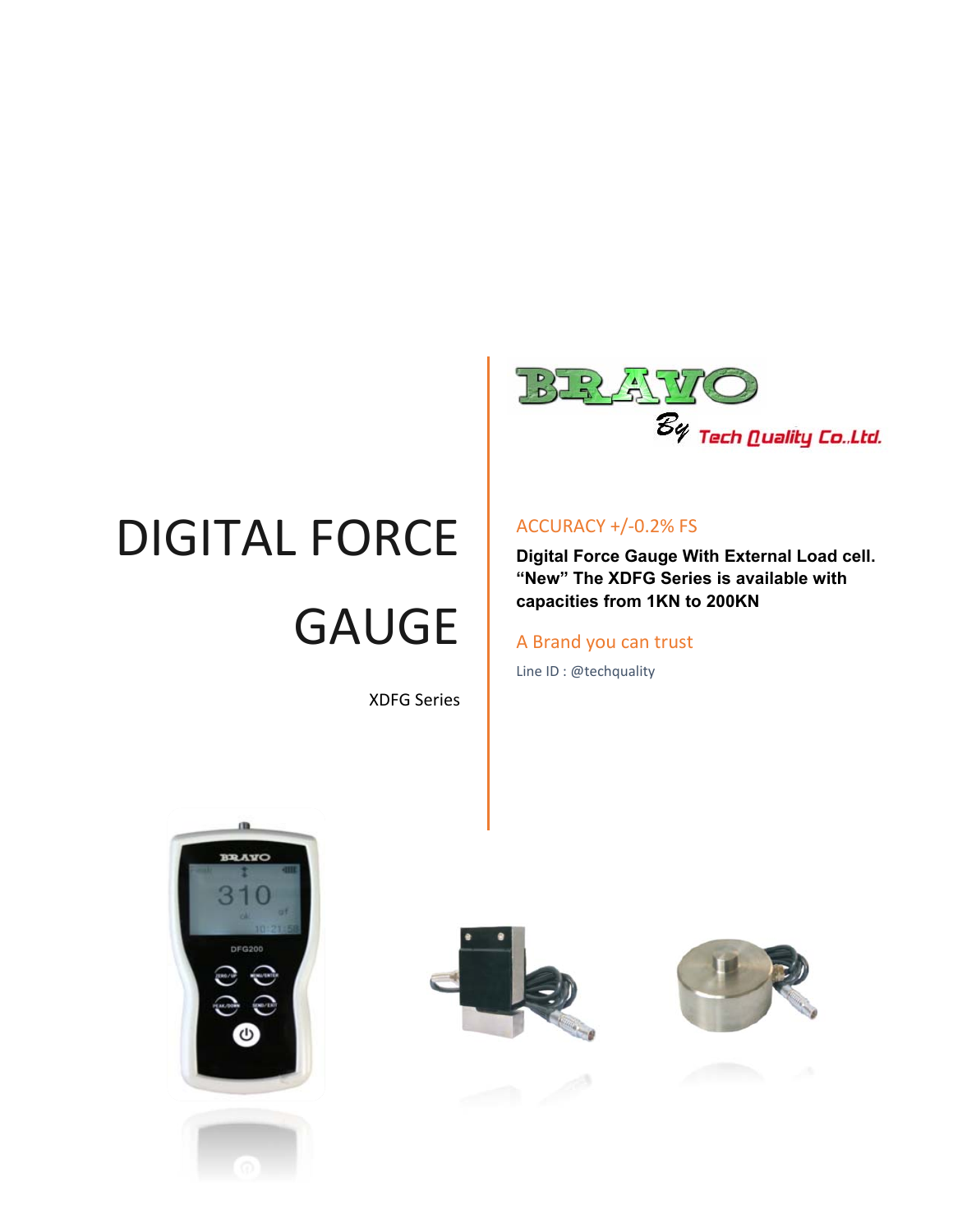

## **Digital Force Gauge With External Load cell**

**New** The **XDFG** Series Digital Force Gauge marks a new Large LCD display and touch key in digital force measurement. This compact, easy-to-use force gauge is designed for economy applications without compromising functionality. Ideal for hand held or test stand applications. The XDFG Series is available with capacities from 1KN to 200KN

## **Specification**

Accuracy : +/- 0.2%FS Capacitive Touch Key Operations Automatic reversible display Safe Overload 150% Memory : 1000 Data (Auto or Manual record) Automatic load cell identification 5 Point Calibration Linearization. Power : 3.6Vdc 800mAH Ni-MH rechargeable Charger : USB/BM Charge Selectable Unit : N, KN, lbf, kgf, tf Mode : Peak, Auto Peak or Track Data Sampling Rate : 1000 Hz Weight : 0.6 kg



## **Software Force Gauge**

BRAVO software expands the functionality of your BRAVO Series digital force gauge. This all-new and easy-to-use Windows<sup>ฎ</sup> based package interfaces directly to your digital force gauge. You may perform break tests, limits tests and Preload setup. You can download database results from the gauge

### **Features**

Simple to Setup and Operate Export Data an Image to Excel Preload Test Setup Pull to limit Setup Pull to Break Setup Compress to limit Setup Pull to Rupture Setup Download database results from the gauge